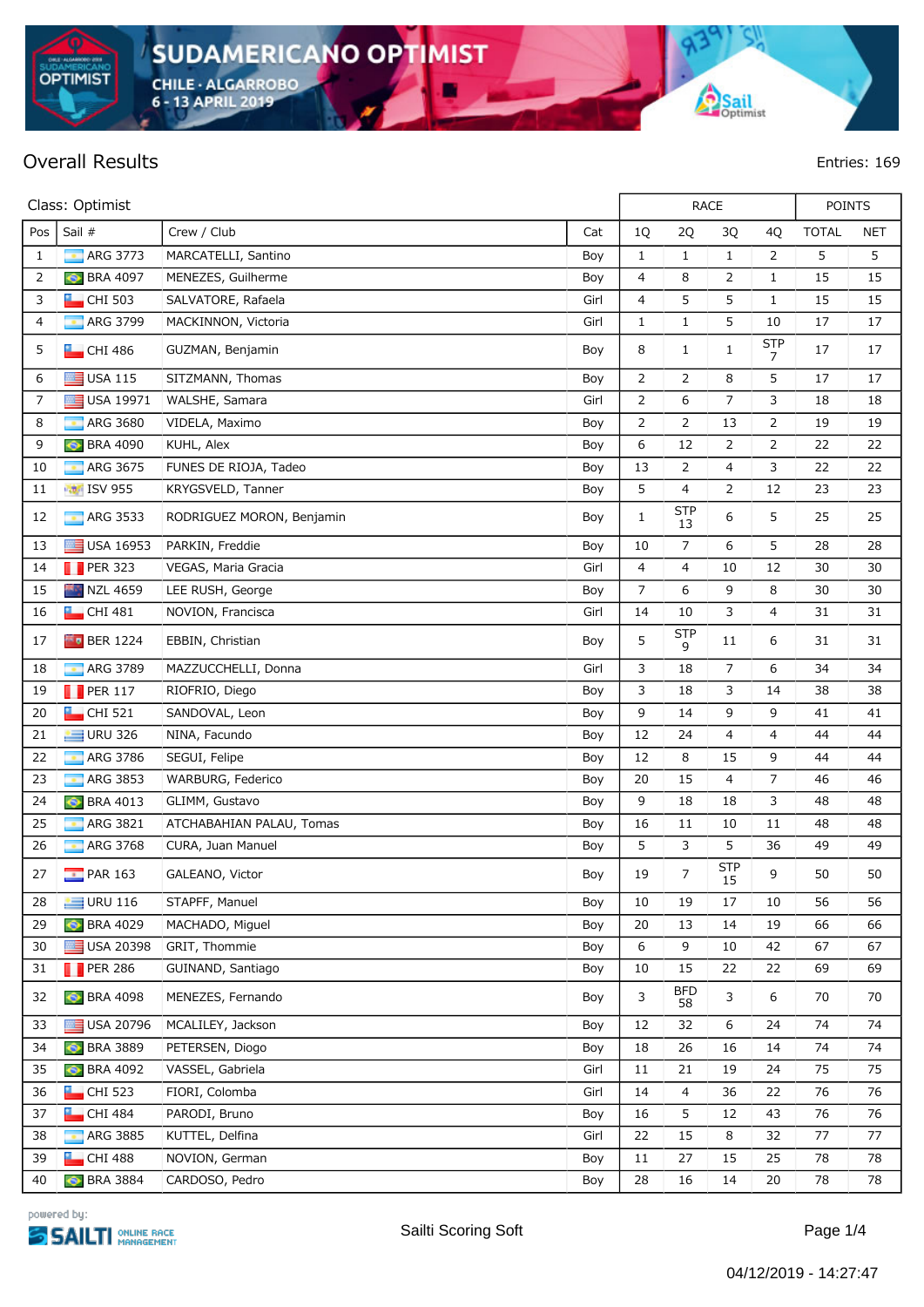| 41 | PUR 5151                          | LOPEZ-CEPERO NAVARRO II, Riccardo | Boy  | 16               | 16               | 26               | 21               | 79  | 79  |
|----|-----------------------------------|-----------------------------------|------|------------------|------------------|------------------|------------------|-----|-----|
| 42 | <b>ECU 244</b>                    | PENDOLA, Stefano                  | Boy  | 8                | 8                | 17               | 47               | 80  | 80  |
| 43 | $F_0$ BER 1127                    | BETSCHART, Rachael                | Girl | 8                | 31               | 13               | 29               | 81  | 81  |
| 44 | USA 21447                         | HACKEL, Gil                       | Boy  | 9                | 27               | 15               | 30               | 81  | 81  |
| 45 | <b>15V 343</b>                    | MAJETTE, Winborne                 | Girl | 33               | 6                | 35               | 8                | 82  | 82  |
| 46 | <b>ARG 3736</b>                   | TRUEBA, Facundo                   | Boy  | 11               | 37               | 11               | 23               | 82  | 82  |
| 47 | <b>ECU 444</b>                    | CASAL, Juan Martin                | Boy  | 34               | 11               | 11               | 26               | 82  | 82  |
| 48 | $\Box$ USA 13616                  | CREITZ, Dieter                    | Boy  | 25               | 10               | 8                | 41               | 84  | 84  |
| 49 | $\Box$ CHI 520                    | HALLES, Nicolas                   | Boy  | <b>BFD</b><br>58 | 11               | $\mathbf{1}$     | 15               | 85  | 85  |
| 50 | $\blacksquare$ PER 119            | VALDIVIESO, Arantza               | Girl | 22               | 12               | 29               | 22               | 85  | 85  |
| 51 | $\Box$ CHI 588                    | O'LEARY, Joseph                   | Boy  | 15               | 24               | 32               | 15               | 86  | 86  |
| 52 | $\blacksquare$ PER 210            | ORTEGA, Adrian                    | Boy  | $\overline{7}$   | 40               | 29               | 11               | 87  | 87  |
| 53 | $F_0$ BER 1129                    | HUPMAN, Laura                     | Girl | <b>STP</b><br>13 | 23               | 20               | 33               | 89  | 89  |
| 54 | <b>ARG 3879</b>                   | CASTOSA ESCALANTE, Santiago       | Boy  | 32               | 12               | 18               | 28               | 90  | 90  |
| 55 | <b>B</b> CAY 1106                 | CAPASSO, Matheo                   | Boy  | 18               | 3                | <b>UFD</b><br>58 | 12               | 91  | 91  |
| 56 | $U$ URU 418                       | SALDUMBIDE, Ainara                | Girl | 17               | <b>STP</b><br>11 | 34               | 31               | 93  | 93  |
| 57 | <b>ARG 3401</b>                   | DE FREIJO, Gonzalo                | Boy  | 29               | 17               | 38               | 11               | 95  | 95  |
| 58 | <b>BRA 3738</b>                   | FONTE, Antonio                    | Boy  | 19               | 30               | 13               | 34               | 96  | 96  |
| 59 | $F_0$ BER 1234                    | ADAMS, Ava                        | Girl | 23               | 13               | 27               | 33               | 96  | 96  |
| 60 | <b>AUS</b> 1791                   | RENTON, Angus                     | Boy  | 38               | 10               | 43               | $\overline{7}$   | 98  | 98  |
| 61 | $\Box$ USA 21833                  | DOWD, Pearse                      | Boy  | 13               | 14               | <b>UFD</b><br>58 | 13               | 98  | 98  |
| 62 | USA 22603                         | SHAKESPEARE, Bella                | Girl | 25               | 29               | 31               | 13               | 98  | 98  |
| 63 | <b>BRA 3615</b>                   | PESSOA, Nina                      | Girl | 23               | 21               | 23               | 31               | 98  | 98  |
| 64 | $\Box$ CHI 589                    | SCHONGUT, Elisa                   | Girl | 27               | 23               | 25               | 23               | 98  | 98  |
| 65 | $\blacksquare$ PER 116            | ZIMMERMANN, Sophie                | Girl | 13               | 42               | 37               | 8                | 100 | 100 |
| 66 | <b>BRA 4133</b>                   | MURICY, Pedro                     | Boy  | 21               | 33               | 28               | 18               | 100 | 100 |
| 67 | <b>BRA 3568</b>                   | MATEUS, Clara                     | Girl | 17               | 28               | 19               | 38               | 102 | 102 |
| 68 | <b>C</b> BRA 4011                 | CARPES, Erick                     | Boy  | 22               | 16               | <b>UFD</b><br>58 | 7                | 103 | 103 |
| 69 | $\equiv$ URU 348                  | RISSO, Juan Diego                 | Boy  | <b>UFD</b><br>58 | 13               | 21               | 13               | 105 | 105 |
| 70 | $U$ URU 489                       | TRINIDAD, Florencia               | Girl | 29               | 19               | 36               | 21               | 105 | 105 |
| 71 | $\Box$ CHI 355                    | CAMPOS, Agustin                   | Boy  | <b>BFD</b><br>58 | 19               | 20               | 10               | 107 | 107 |
| 72 | $\blacksquare$ PER 204            | VEGA, Alejandra                   | Girl | <b>UFD</b><br>58 | 17               | 12               | 20               | 107 | 107 |
| 73 | $\overline{\phantom{0}}$ ECU 2811 | FERNANDEZ, Cristina               | Girl | 26               | 14               | 39               | 29               | 108 | 108 |
| 74 | $U$ URU 376                       | ANELO, Federico                   | Boy  | 43               | 22               | 27               | 16               | 108 | 108 |
| 75 | <b>ARG 3478</b>                   | STUPENENGO, Amparo                | Girl | 20               | 9                | 22               | <b>UFD</b><br>58 | 109 | 109 |
| 76 | $\blacksquare$ CAN 1397           | GORMELY, Owen                     | Boy  | 23               | 43               | 26               | 18               | 110 | 110 |
| 77 | $U$ URU 396                       | GARCIA, Antonio                   | Boy  | 33               | 22               | 30               | 25               | 110 | 110 |
| 78 | $\Box$ CHI 508                    | SALVATORE, Emilia                 | Girl | 19               | 34               | 26               | 33               | 112 | 112 |
| 79 | $\Box$ CHI 121                    | LORCA, Victoria                   | Girl | 25               | 35               | 28               | 24               | 112 | 112 |
| 80 | $\blacksquare$ PER 237            | CASTAÑEDA, Piero                  | Boy  | 17               | 38               | 35               | 23               | 113 | 113 |
| 81 | $\equiv$ URU 335                  | COLL, Juan Pedro                  | Boy  | 39               | 21               | 25               | 28               | 113 | 113 |
| 82 | <b>AUS</b> 1771                   | CROSS, Austin                     | Boy  | 41               | 23               | 35               | 15               | 114 | 114 |
| 83 | <b>BRA 4120</b>                   | CARREIRAO, Julia                  | Girl | 32               | 25               | 36               | 21               | 114 | 114 |
| 84 | $U$ URU 338                       | CARDOZO, Franco                   | Boy  | 15               | 26               | 38               | 36               | 115 | 115 |
| 85 | $\blacksquare$ PER 311            | GIURIA, Gabriel                   | Boy  | <b>UFD</b><br>58 | 24               | 30               | 4                | 116 | 116 |
| 86 | $F_{\bullet}$ BER 1205            | RINGSTED, Magnus                  | Boy  | 6                | 32               | 20               | <b>DNF</b><br>58 | 116 | 116 |

powered by: **SAILTI ONLINE RACE**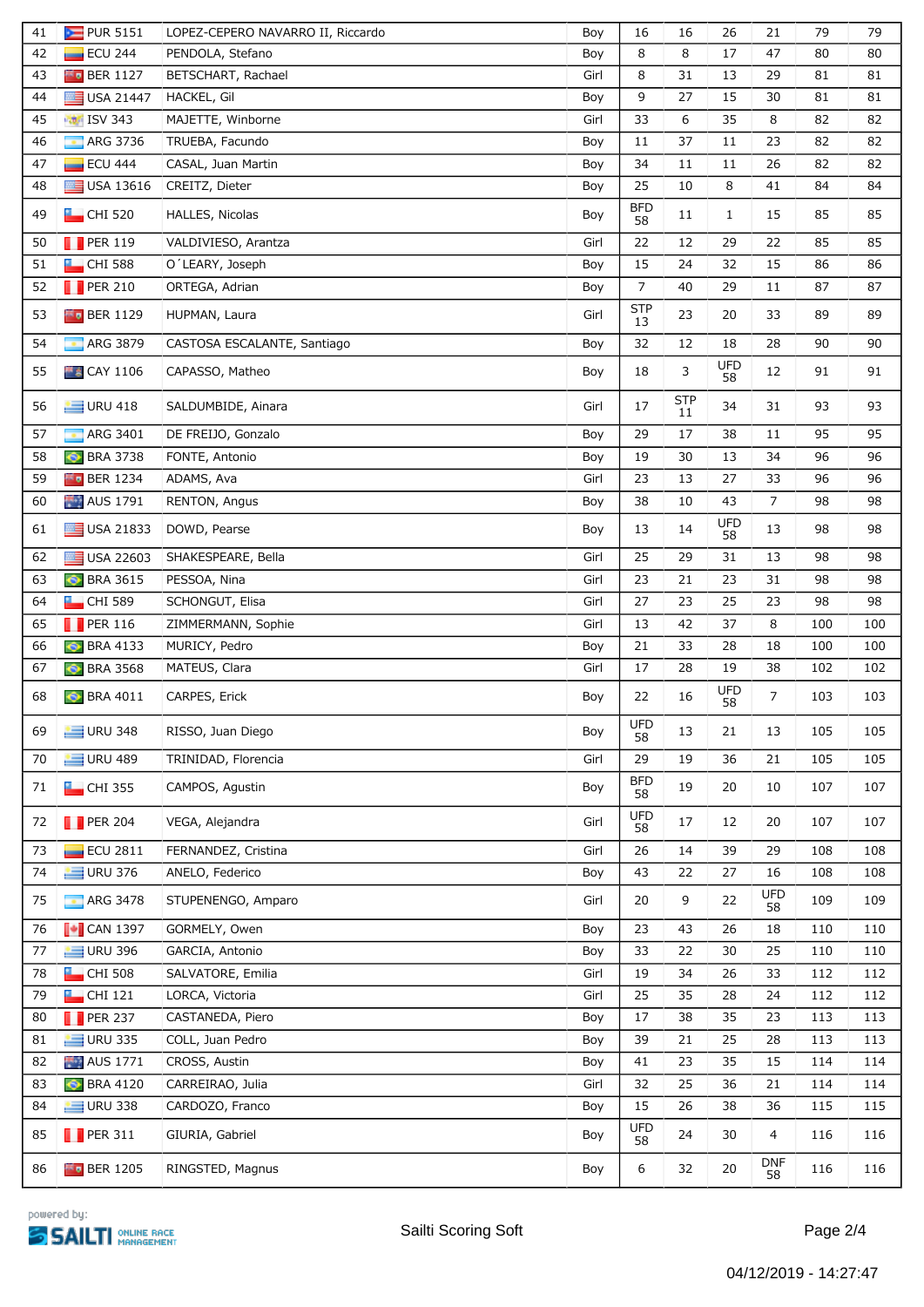| 87  | ARG 3684<br>т                                        | ALBAMONTE OLCESE, Juan Cruz  | Boy  | 24               | 37               | 29               | 26               | 116 | 116 |
|-----|------------------------------------------------------|------------------------------|------|------------------|------------------|------------------|------------------|-----|-----|
| 88  | <b>ARG 3646</b>                                      | LAGUNA, Eugenio              | Boy  | <b>UFD</b><br>58 | 36               | $\overline{7}$   | 16               | 117 | 117 |
| 89  | <b>BRA 4018</b><br>$\bullet$                         | IBANEZ, Martin               | Boy  | 24               | 20               | 22               | 51               | 117 | 117 |
| 90  | ARG 3860<br>$\overline{\phantom{a}}$                 | PAGLINI, Tomas               | Boy  | 32               | 28               | 25               | 32               | 117 | 117 |
| 91  | $F_0$ BER 1010                                       | KEMPE, Sebastian             | Boy  | 14               | 27               | UFD<br>58        | 19               | 118 | 118 |
| 92  | <b>ECU 144</b>                                       | CASAL, Juan Andres           | Boy  | 21               | 46               | 24               | 27               | 118 | 118 |
| 93  | $\blacksquare$ PER 325                               | GUTARRA, Sergio              | Boy  | 34               | 41               | 32               | 14               | 121 | 121 |
| 94  | $\Box$ CHI 429                                       | NATHO, Constanza             | Girl | 28               | 22               | 27               | 44               | 121 | 121 |
| 95  | USA 21324                                            | MORRIS, Clark                | Boy  | 35               | 50               | 21               | 17               | 123 | 123 |
| 96  | <b>ECU 1109</b>                                      | GARCES, Mikaela              | Girl | 28               | 29               | 34               | 32               | 123 | 123 |
| 97  | $U$ URU 160                                          | GADEA, Santiago              | Boy  | <b>UFD</b><br>58 | 36               | 12               | 25               | 131 | 131 |
| 98  | $\blacksquare$ PER 115                               | URDANETA, Nicole             | Girl | <b>BFD</b><br>58 | 20               | 24               | 29               | 131 | 131 |
| 99  | <b>ECU 191</b>                                       | NIETO, Ian                   | Boy  | 35               | 30               | 24               | 43               | 132 | 132 |
| 100 | <b>NZL 4712</b>                                      | REBBECK, Thomas              | Boy  | 36               | 25               | 37               | 34               | 132 | 132 |
| 101 | $\frac{1}{20}$ ISV 114                               | RICHARDS, Robert             | Boy  | 24               | 9                | <b>UFD</b><br>58 | 47               | 138 | 138 |
| 102 | <b>BRA 4096</b>                                      | SAID, Douglas                | Boy  | <b>UFD</b><br>58 | 33               | 30               | 17               | 138 | 138 |
| 103 | <b>C</b> BRA 4117                                    | CHAO, Theo                   | Boy  | 33               | 44               | 23               | 40               | 140 | 140 |
| 104 | USA 22597                                            | SIEGEL, Jonathan             | Boy  | <b>UFD</b><br>58 | 31               | 17               | 35               | 141 | 141 |
| 105 | $U$ URU 487                                          | ALVAREZ, Juan Manuel         | Boy  | <b>BFD</b><br>58 | 39               | 18               | 26               | 141 | 141 |
| 106 | $\equiv$ URU 453                                     | NIN, Federico                | Boy  | 30               | 39               | 33               | 39               | 141 | 141 |
| 107 | USA 21815                                            | CONWAY, Maya                 | Girl | 40               | <b>BFD</b><br>58 | 16               | 28               | 142 | 142 |
| 108 | $\Box$ USA 18402                                     | HAMILTON, Laura              | Girl | <b>BFD</b><br>58 | 43               | 23               | 18               | 142 | 142 |
| 109 | $\Box$ CHI 127                                       | LORCA, Olivia                | Girl | 21               | 38               | 44               | 40               | 143 | 143 |
| 110 | $\Box$ CHI 654                                       | JIMENEZ, Nicolas             | Boy  | 37               | 46               | 33               | 27               | 143 | 143 |
| 111 | $L$ CHI 647                                          | MUÑOZ, Genaro                | Boy  | 26               | 56               | 16               | 46               | 144 | 144 |
| 112 | <b>ECU 414</b>                                       | PALACIOS, Naya               | Girl | 30               | 30               | 48               | 39               | 147 | 147 |
| 113 | $\begin{array}{ c c }\n\hline\n\end{array}$ CAN 1334 | DESROCHERS, Thomas Coleman   | Boy  | 18               | <b>BFD</b><br>58 | 14               | <b>UFD</b><br>58 | 148 | 148 |
| 114 | $F$ <sub>0</sub> BER 1033                            | ROSSOUW, Kipling             | Boy  | 40               | 31               | 34               | 43               | 148 | 148 |
| 115 | $L$ CHI 465                                          | ROTELLA, Bastian             | Boy  | 44               | 50               | 39               | 16               | 149 | 149 |
| 116 | $U$ URU 325                                          | PAOLINO, Joaquin             | Boy  | 31               | 39               | 45               | 34               | 149 | 149 |
| 117 | ECU 212                                              | DE IULIO, Emilio             | Boy  | <b>UFD</b><br>58 | 17               | UFD<br>58        | 17               | 150 | 150 |
| 118 | $\blacksquare$ PER 112                               | DALMAU, Aitor                | Boy  | 37               | 35               | <b>UFD</b><br>58 | 20               | 150 | 150 |
| 119 | <b>BRA 4200</b>                                      | GONCALVES, Joana             | Girl | 27               | 45               | 21               | <b>UFD</b><br>58 | 151 | 151 |
| 120 | <b>15V 536</b>                                       | DI BLASI, Alejo              | Boy  | 30               | <b>STP</b><br>43 | 31               | 48               | 152 | 152 |
| 121 | $\blacksquare$ CHI 405                               | PERUCCI, Emilia              | Girl | 43               | 34               | 41               | 35               | 153 | 153 |
| 122 | $Fe$ BER 1031                                        | REDBURN, Ben                 | Boy  | 36               | 35               | 42               | 41               | 154 | 154 |
| 123 | $\blacksquare$ MEX 1008                              | RIQUELME BECKMANN, Alexandro | Boy  | 15               | 55               | <b>DSQ</b><br>58 | 27               | 155 | 155 |
| 124 | $\blacksquare$ PER 321                               | QUIROGA, Matias              | Boy  | <b>UFD</b><br>58 | 20               | <b>UFD</b><br>58 | 19               | 155 | 155 |
| 125 | $\blacksquare$ ANT 3                                 | SPENCER, Theodore            | Boy  | 38               | 38               | 42               | 37               | 155 | 155 |
| 126 | $\Box$ CHI 640                                       | SEGOVIA, Agustin             | Boy  | 29               | <b>DSQ</b><br>58 | 33               | 37               | 157 | 157 |
| 127 | $\blacktriangleright$ ANT 11                         | LAFOND, O'zani               | Boy  | 49               | 42               | 31               | 36               | 158 | 158 |
| 128 | $F_0$ BER 1118                                       | LEWIS, Amelia                | Girl | 47               | 49               | 28               | 35               | 159 | 159 |
| 129 | $E_0$ BER 1226                                       | STOVELL, Nicole              | Girl | 42               | 32               | 40               | 45               | 159 | 159 |

powered by: